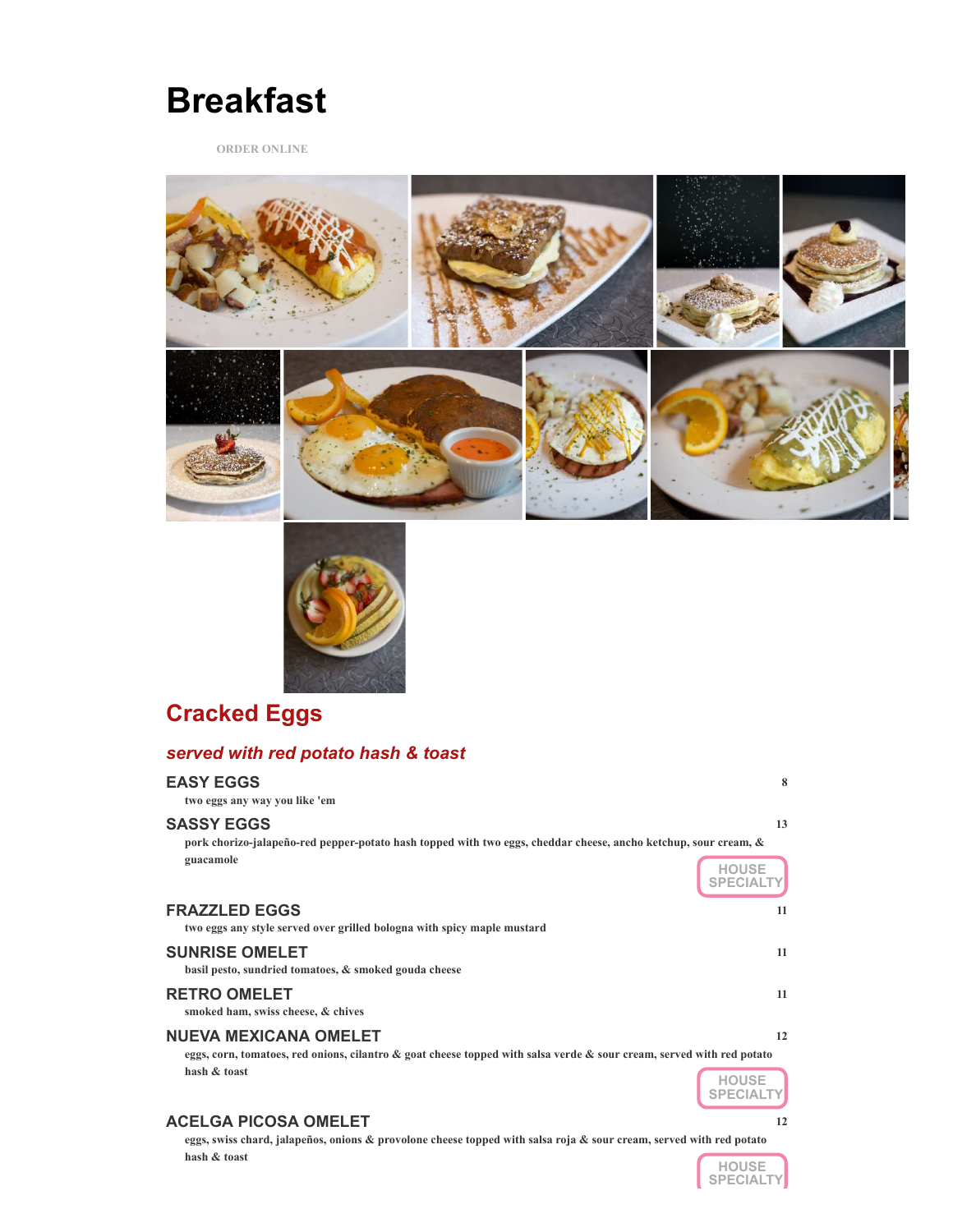#### **EL GORDITO'S CORN CAKES 12**

**two eggs any style, two savory corn pancakes, & griddled ham, served with red pepper sauce**



#### **SPICY TOFU SCRAMBLE 11**

**tofu scrambled with house-made vegan chorizo, turmeric, red peppers, & jalapenos, topped with salsa verde & guacamole**

#### **CHEESE OMELET 9**

**with choice of cheese: cheddar, swiss, smoked gouda, provolone, or goat served with red potato hash & toast**

**\*\* substitute egg whites1.25 \*\* substitute potatoes for fruit or tomatoes1.25**

### **On the Cool Side**

| <b>GRANOLA WITH FRUIT &amp; YOGURT</b> | 10             |
|----------------------------------------|----------------|
| <b>GRANOLA WITH FRUIT</b>              | 9              |
| <b>FRUIT &amp; YOGURT</b>              | $\tau$         |
| <b>GRANOLA WITH YOGURT</b>             | 6              |
| <b>BOWL OF GRANOLA</b>                 | $\overline{4}$ |
| <b>CUP OF YOGURT</b>                   | $2.5^{\circ}$  |
| <b>FRUIT</b>                           | 5              |

### **On the Sweet Side**

| <b>EASY PANCAKES</b><br>three pancakes dusted with powdered sugar & served with pancake syrup                                                                                  | 8                  |
|--------------------------------------------------------------------------------------------------------------------------------------------------------------------------------|--------------------|
| <b>EMILY'S DREAM PANCAKES</b><br>pancakes filled with blackberries $\&$ served with orange butter, raspberry coulis, $\&$ powdered sugar                                       | 11                 |
| <b>BLUEBERRY CRUNCH PANCAKES</b><br>pancakes filled with blueberries & house-made granola, served with cinnamon butter, granola, & powdered sugar                              | 11                 |
|                                                                                                                                                                                | HOUSE<br>SPECIALTY |
| <b>BLUEBERRY PANCAKES</b><br>pancakes filled with blueberries & topped with orange butter, served with blackberry coulis, & powdered sugar                                     | 11                 |
| <b>EASY FRENCH TOAST</b><br>brioche french toast with powdered sugar served with maple syrup                                                                                   | 8.5                |
| <b>BANANA SPIKED FRENCH TOAST</b><br>banana french toast layered with vanilla pastry cream & sliced bananas, topped with rum-caramel sauce, candied<br>pecans & powdered sugar | 11                 |
| <b>CANDY APPLE FRENCH TOAST</b><br>brioche french toast layered with cinnamon pastry cream $\&$ fresh granny smith apple bits, topped with warm salted                         | 11                 |
| caramel & served with candied cashews & powdered sugar                                                                                                                         |                    |

## **On the Warm Side**

**SHORT STACK BACON PANCAKES 7**